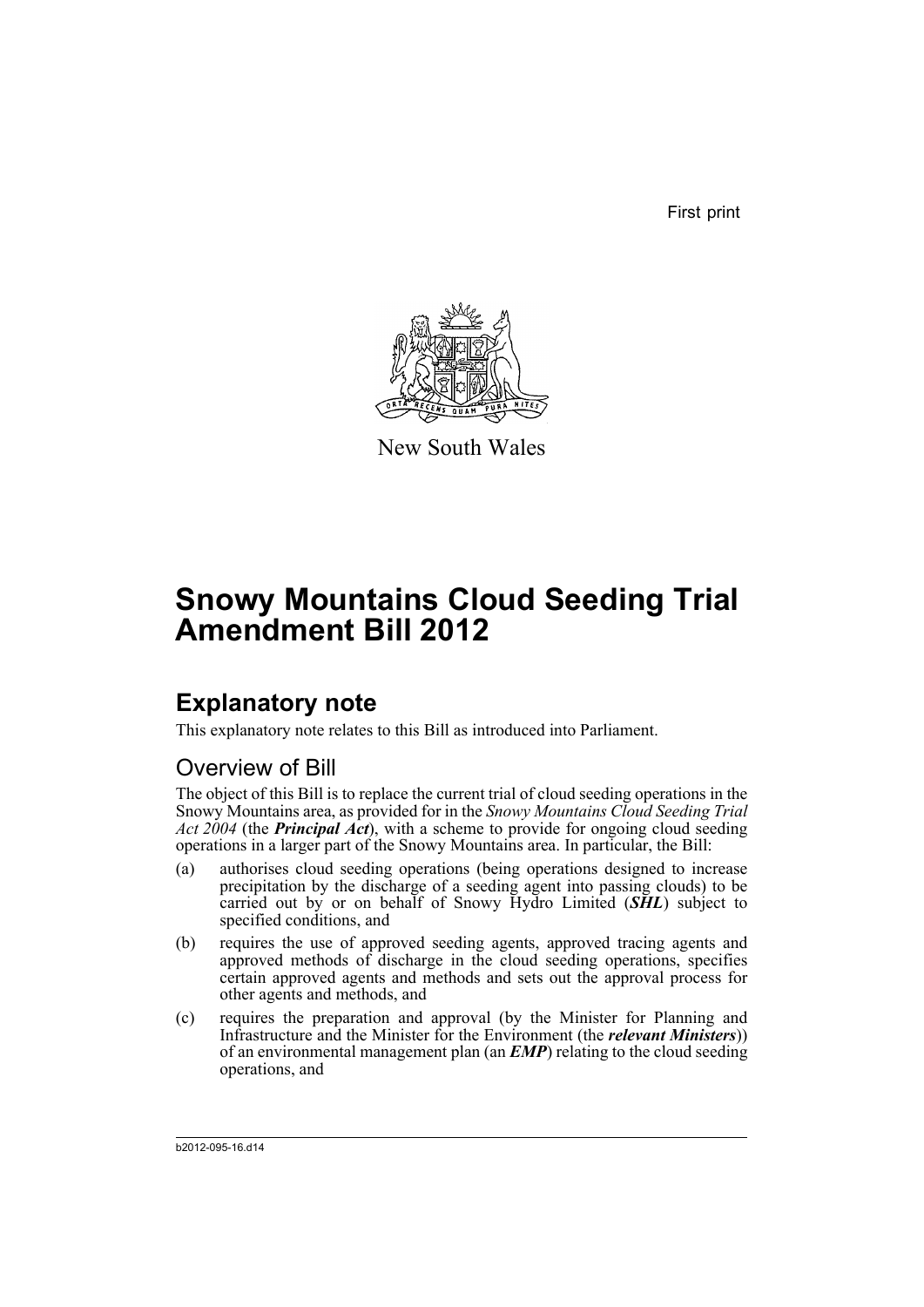Explanatory note

- (d) requires SHL to prepare a report on its cloud seeding operations each year, and
- (e) provides that the Environment Protection Authority (the *EPA*) is to review each such report, and cloud seeding operations in general from time to time, and report any findings, and make any necessary recommendations, to the Board of the EPA and the relevant Ministers, and
- (f) extends the operation of Chapter 7 of the *Protection of the Environment Operations Act 1997* (Investigation) to the exercise of powers in connection with the Principal Act, and
- (g) enables the making of regulations relating to fees payable by Snowy Hydro Limited to the National Parks and Wildlife Service in connection with cloud seeding operations, and
- (h) makes other minor and consequential amendments.

## Outline of provisions

**Clause 1** sets out the name (also called the short title) of the proposed Act.

**Clause 2** provides for the commencement of the proposed Act on a day or days to be appointed by proclamation.

### **Schedule 1 Amendment of Snowy Mountains Cloud Seeding Trial Act 2004 No 19**

**Schedule 1 [1] and [2]** amend the long title and name of the Principal Act to reflect the proposed replacement of trial cloud seeding operations in the Snowy Mountains area with a scheme for ongoing cloud seeding operations. The Principal Act currently provides for the Natural Resources Commission to play a role in the trial cloud seeding operations. **Schedule 1 [6], [13] and [15]** make amendments as a consequence of the removal of the role of the Natural Resources Commission following the proposed end to the trial operations.

**Schedule 1 [9]** replaces the provision that currently permits trial cloud seeding operations to be carried out by or on behalf of SHL in the "target area" (being an area in the Snowy Mountains shown on a map in Schedule 1 to the Principal Act) with a provision providing for ongoing cloud seeding operations to be carried out by or on behalf of SHL. Such ongoing operations are subject to conditions set out in the provision, including conditions that:

- (a) the operations primarily target land within the Snowy water catchment (therefore expanding the area to be covered by the operations), and
- (b) the operations be carried out only if there is an approved EMP and only in accordance with that EMP, and
- (c) the operations use only an approved seeding agent, approved tracing agent and approved method, and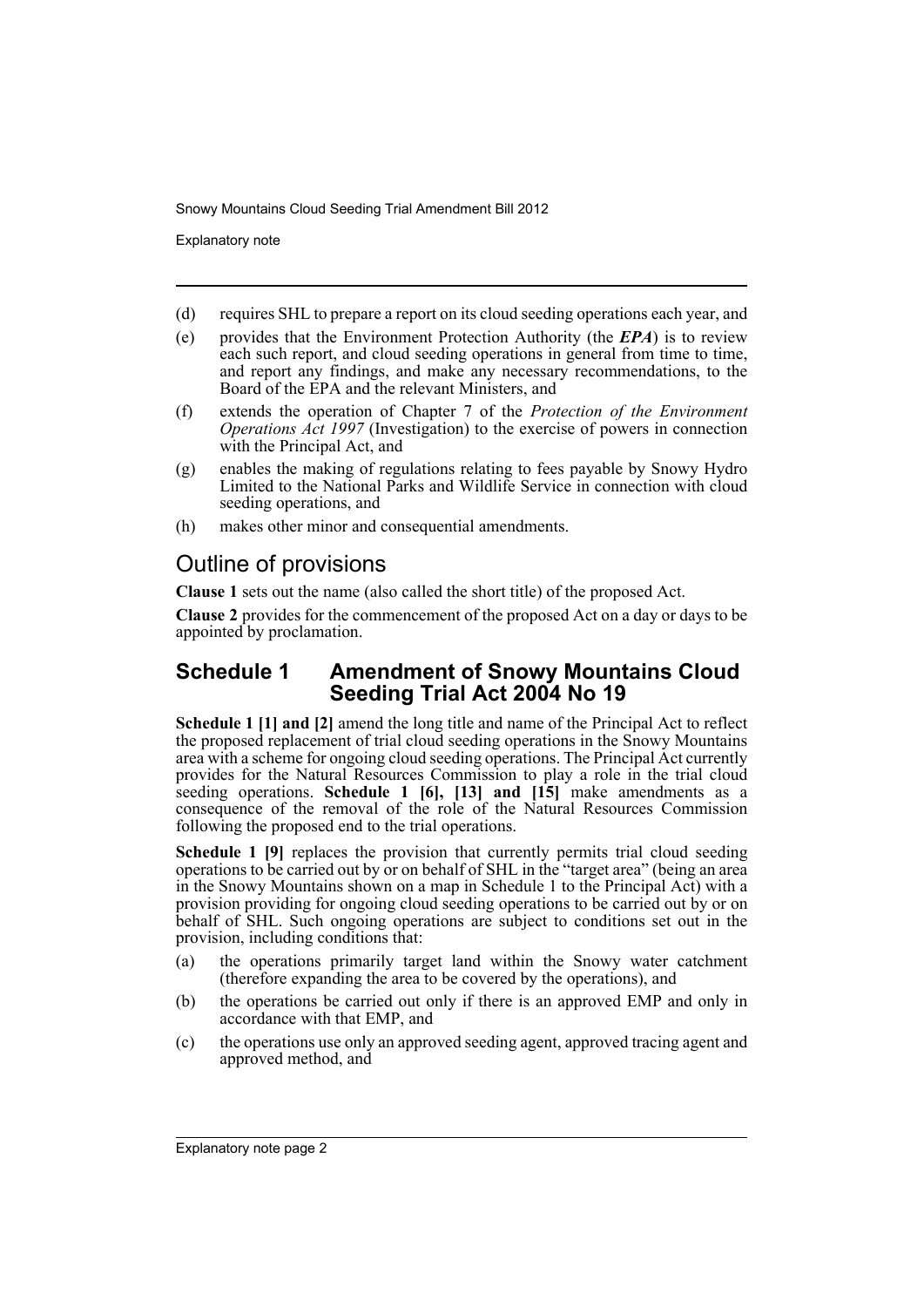Explanatory note

- (d) the discharge of the seeding agent is carried out at a time when increased precipitation in the Snowy water catchment is likely to fall as snow at an elevation above 1400 metres from the mean sea level, and
- (e) SHL must consult with the National Parks and Wildlife Service before carrying out any new operations involving a land-based method of discharge of seeding or tracing agent within any area of land reserved under the *National Parks and Wildlife Act 1974*, and
- (f) SHL must consult with the National Parks and Wildlife Service before installing, or carrying out major modifications to, any facilities required to carry out cloud seeding operations within any area of land reserved under the *National Parks and Wildlife Act 1974*, and
- (g) installation of new facilities for cloud seeding operations must not be carried out within any wilderness area (within the meaning of the *National Parks and Wildlife Act 1974*), and
- (h) seeding agent is not to be discharged from land-based generators in any wilderness area.

**Schedule 1 [9]** also inserts new provisions concerning approved seeding and tracing agents and approved methods of discharge of those agents. The Principal Act currently provides for the use of silver iodide as a seeding agent, indium sesquioxide as a tracing agent and the discharge of these agents only by land-based aerosol generators. The new provisions enable the approval, by the relevant Ministers, of additional agents as seeding agents and tracing agents and the use of aerial methods of discharge of approved agents.

**Schedule 1 [10]** inserts a new provision dealing with the approval of environmental management plans. Such a plan must be in place before cloud seeding operations can be undertaken. The provision provides that the relevant Ministers may, on application by SHL, approve an EMP in relation to the cloud seeding operations authorised by the Principal Act. The EMP is to comply with any requirements imposed by the Ministers and notified to SHL. The relevant Ministers may also require an application for approval of an EMP to be accompanied by an independent scientific assessment of any changed cloud seeding operations. The provision also deals with the amendment, replacement and revocation of an EMP. **Schedule 1 [10]** also inserts a new provision outlining a review process in relation to environmental management plans.

**Schedule 1 [11] and [12]** provide for the suspension or termination of the authorisation of cloud seeding operations if SHL has not complied with any conditions of the authorisation conferred by the Principal Act or any other requirement imposed by or under the Principal Act or if SHL has not complied with a requirement made of it under Chapter 7 of the *Protection of the Environment Operations Act 1997* in connection with a review carried out by the EPA under the Principal Act.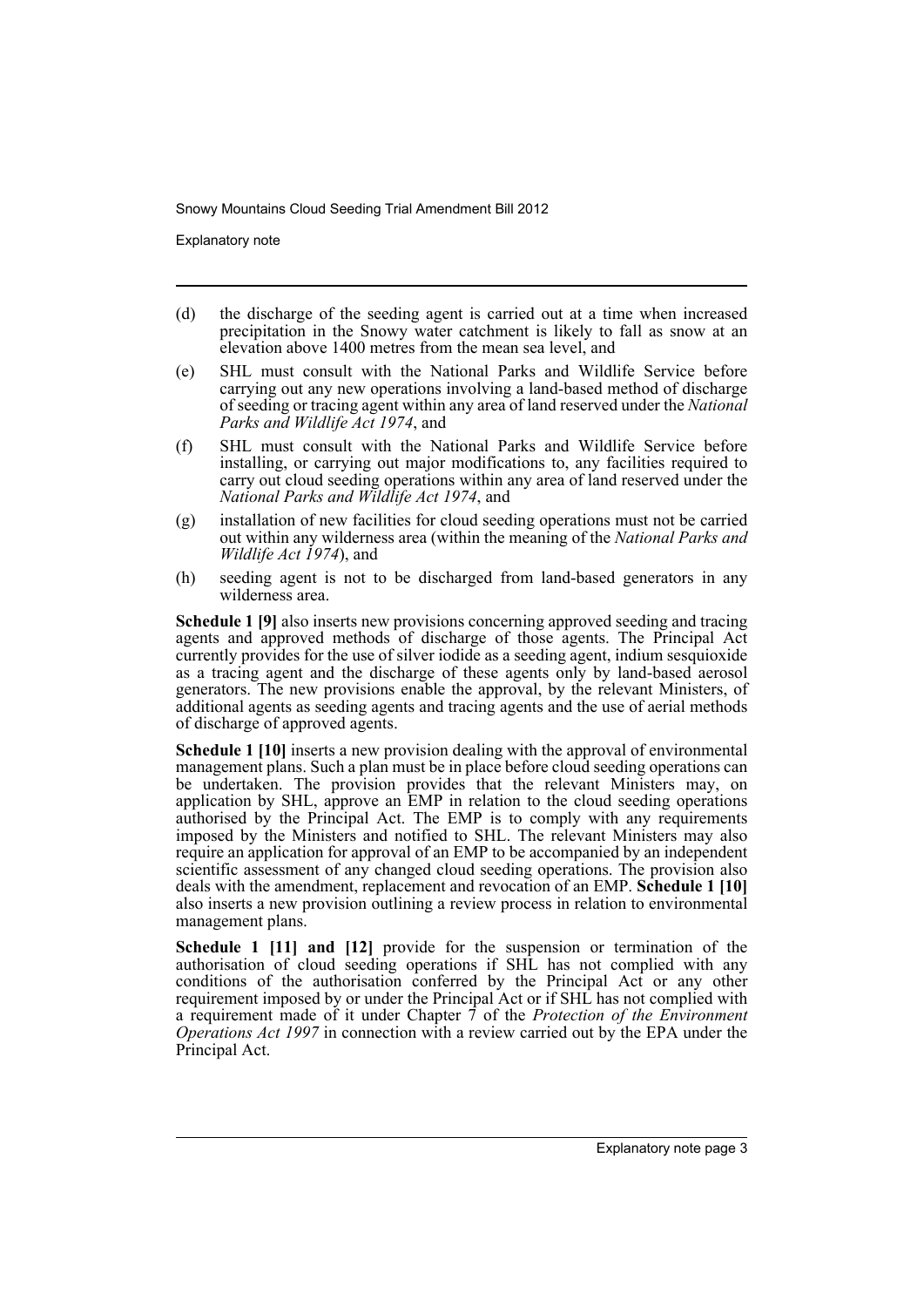Explanatory note

**Schedule 1 [14]** inserts a new Part (proposed sections 6A, 6B and 6C) dealing with reporting and review requirements. Proposed section 6A requires an annual report to be provided on the cloud seeding operations of SHL to the relevant Ministers and to the EPA. Proposed section 6B provides for the EPA to have an ongoing role in the oversight of cloud seeding operations by requiring the EPA to review each report on cloud seeding operations provided by SHL and report the findings of the review, and make any necessary recommendations following the review, to the Board of the EPA and the relevant Ministers. The EPA may also review and report on the cloud seeding operations generally from time to time. Proposed section 6C extends the operation of Chapter 7 of the *Protection of the Environment Operations Act 1997* (Investigation) to the exercise of powers in connection with the Principal Act.

**Schedule 1 [16] and [17]** amend the provision that currently provides for no compensation to be payable by the State as a result of the enactment of the Principal Act or the carrying out of cloud seeding operations to ensure it extends to anything resulting from the amendment of the Principal Act or the effect of the *Environment Protection and Biodiversity Conservation Act 1999* of the Commonwealth on the authorised cloud seeding operations.

**Schedule 1 [18]** inserts a provision enabling the delegation of a Minister's functions under the Principal Act or the regulations to a member of the Government Service. **Schedule 1 [5]** makes a consequential amendment.

**Schedule 1 [19]** enables regulations to be made in relation to fees payable by Snowy Hydro Limited to the National Parks and Wildlife Service in connection with cloud seeding operations.

**Schedule 1 [20]** omits a map that is made redundant as a consequence of the amendments in Schedule 1 [9] and inserts savings and transitional provisions.

**Schedule 1 [4] and [8]** make amendments consequential on the proposed replacement of trial cloud seeding operations in the Snowy Mountains area with ongoing cloud seeding operations. **Schedule 1 [3] and [7]** make other consequential amendments, including by inserting new definitions.

## **Schedule 2 Amendment of other Acts**

**Schedule 2.1** makes amendments to the *National Parks and Wildlife Act 1974* as a consequence of the amendment in Schedule 1 [19].

**Schedule 2.2** makes an amendment to the *Protection of the Environment Operations Act 1997* as a consequence of the insertion of proposed section 6C into the Principal Act.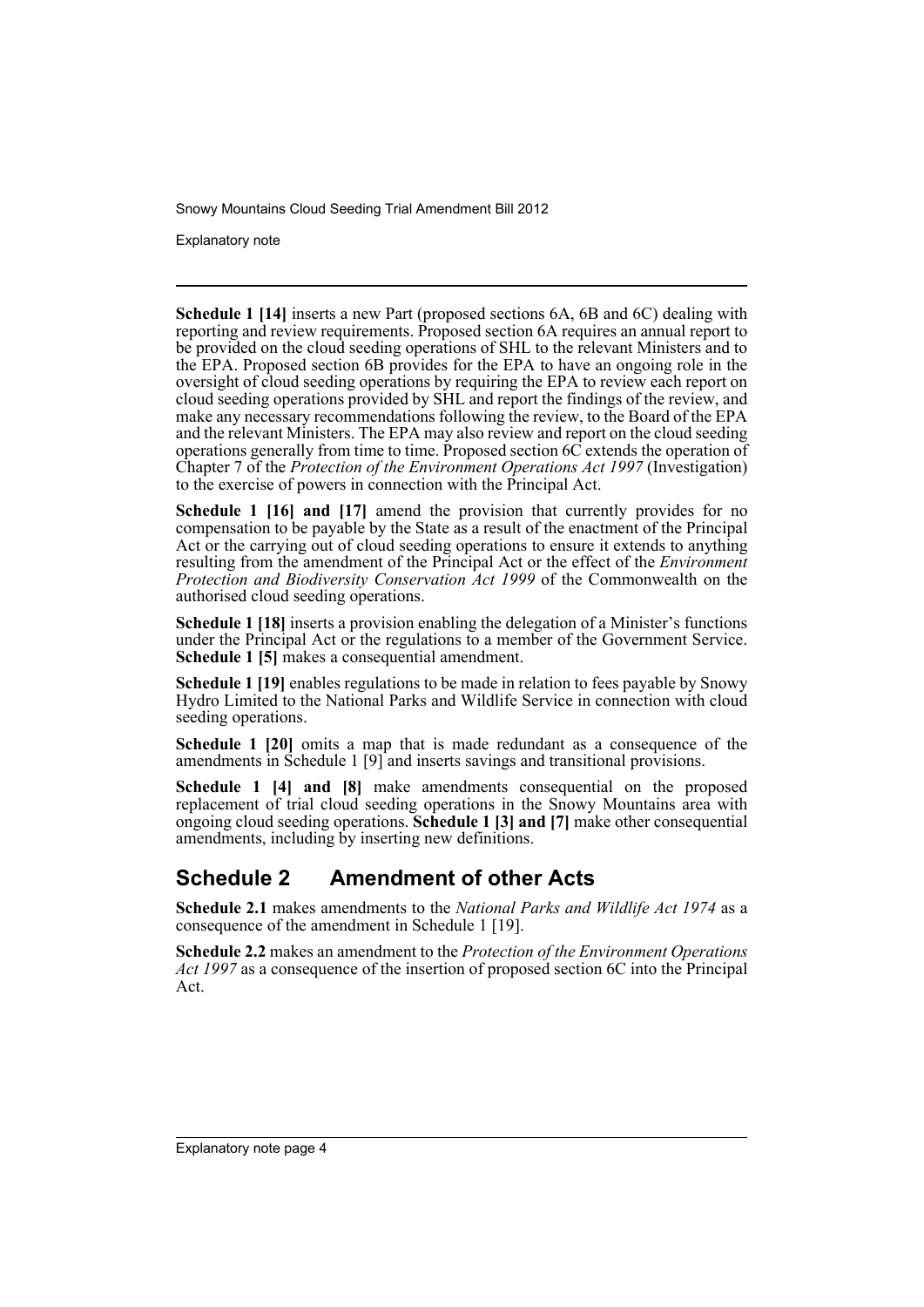First print



New South Wales

## **Snowy Mountains Cloud Seeding Trial Amendment Bill 2012**

## **Contents**

|                                                                               | Page |
|-------------------------------------------------------------------------------|------|
| Name of Act                                                                   |      |
| 2 Commencement                                                                | 2.   |
| Schedule 1 Amendment of Snowy Mountains Cloud Seeding Trial<br>Act 2004 No 19 | 3    |
| Schedule 2 Amendment of other Acts                                            | 12   |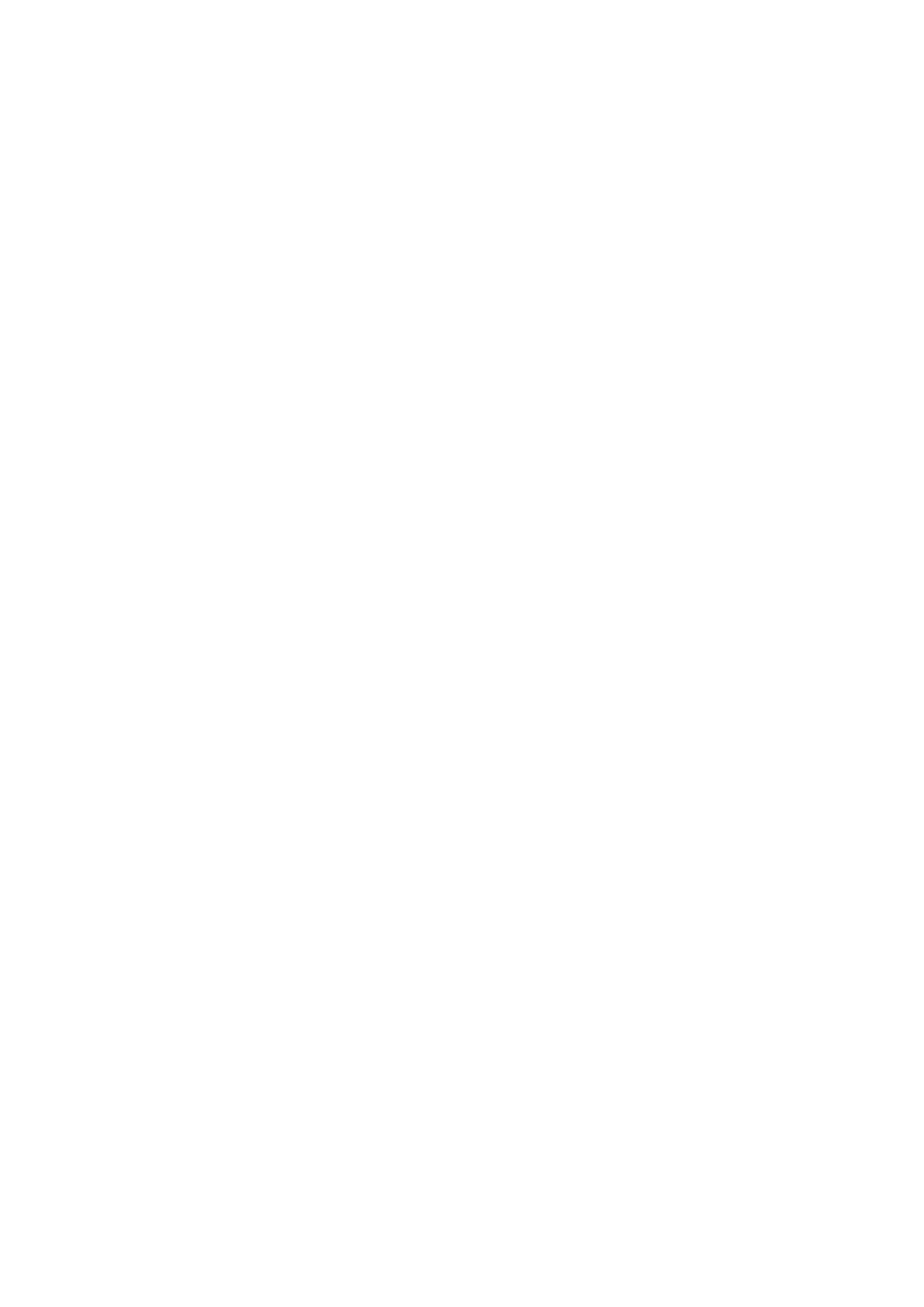

New South Wales

## **Snowy Mountains Cloud Seeding Trial Amendment Bill 2012**

No , 2012

### **A Bill for**

An Act to amend the *Snowy Mountains Cloud Seeding Trial Act 2004* to provide for ongoing cloud seeding operations in the Snowy Mountains area; and for related purposes.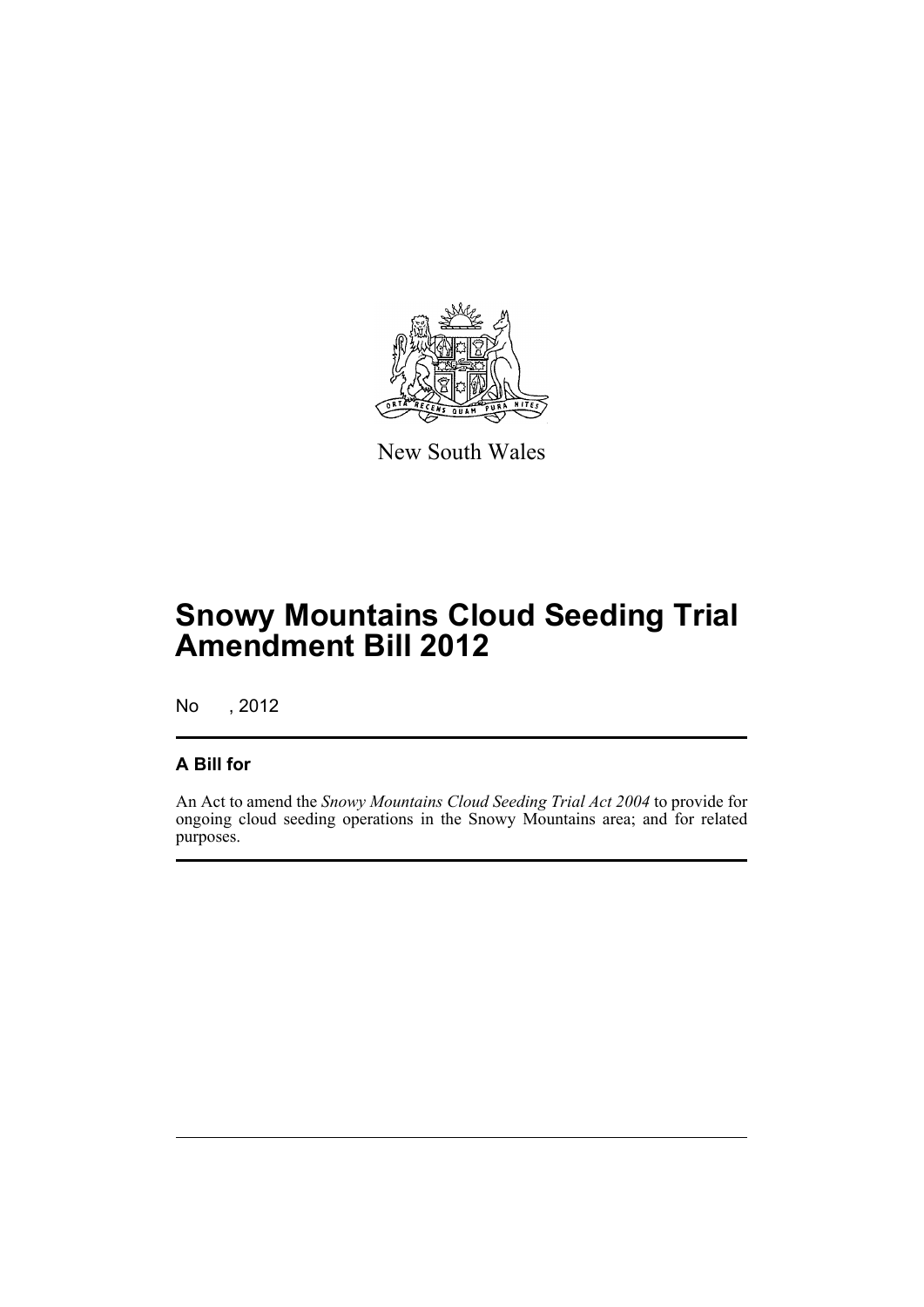<span id="page-7-1"></span><span id="page-7-0"></span>

| The Legislature of New South Wales enacts:                                 | 1             |
|----------------------------------------------------------------------------|---------------|
| Name of Act                                                                | $\mathcal{P}$ |
| This Act is the Snowy Mountains Cloud Seeding Trial Amendment<br>Act 2012. | 3<br>4        |
| Commencement                                                               | 5             |
| This Act commences on a day or days to be appointed by proclamation.       | 6             |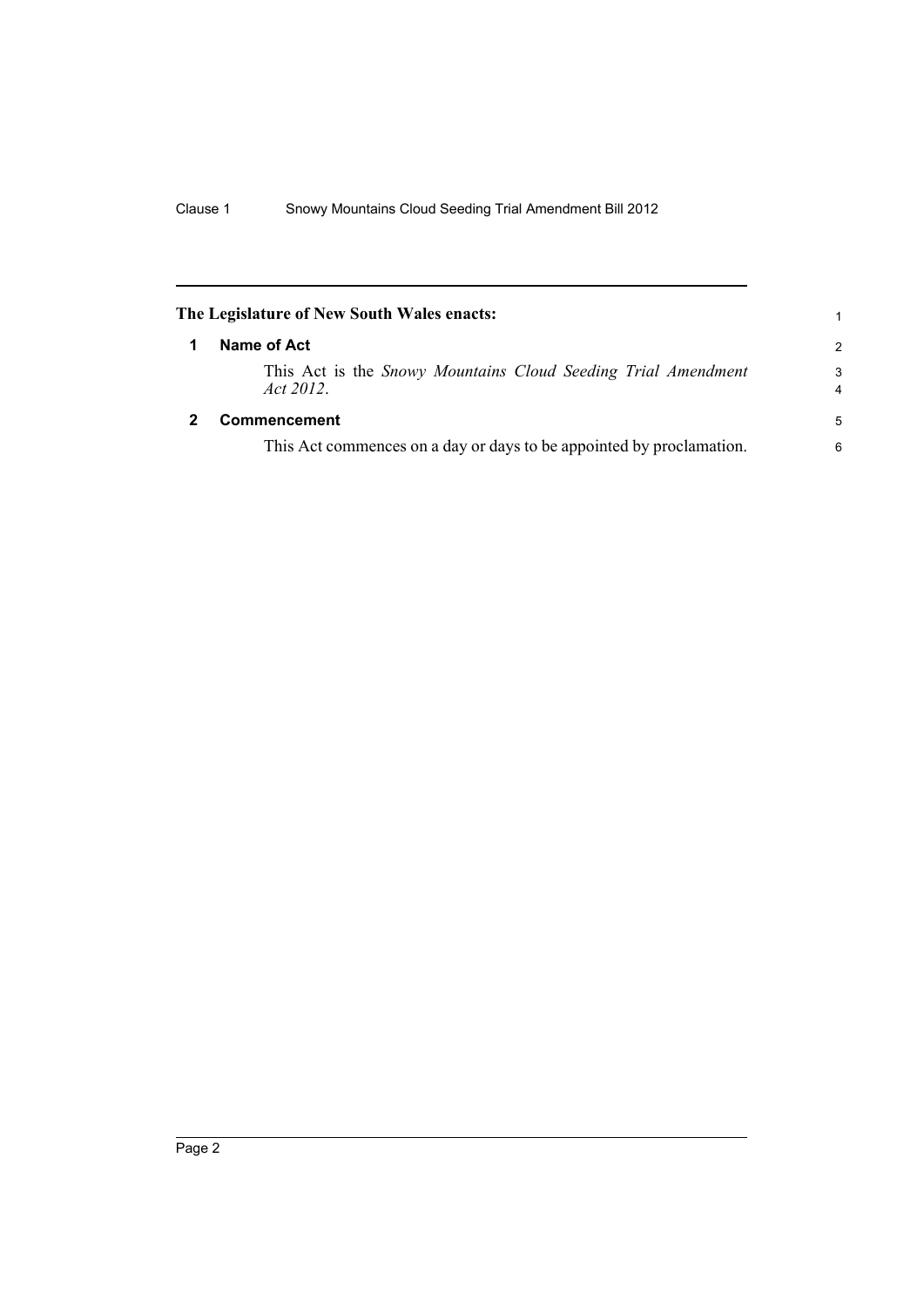<span id="page-8-0"></span>

|       | <b>Schedule 1</b><br><b>Amendment of Snowy Mountains Cloud</b><br>Seeding Trial Act 2004 No 19                                                                                                  | 1<br>$\overline{c}$ |
|-------|-------------------------------------------------------------------------------------------------------------------------------------------------------------------------------------------------|---------------------|
| [1]   | Long title                                                                                                                                                                                      | 3                   |
|       | Omit "a trial cloud seeding research project".                                                                                                                                                  | 4                   |
|       | Insert instead "cloud seeding operations".                                                                                                                                                      | 5                   |
| [2]   | <b>Section 1 Name of Act</b>                                                                                                                                                                    | 6                   |
|       | Omit "Trial".                                                                                                                                                                                   | $\overline{7}$      |
| [3]   | <b>Section 3 Definitions</b>                                                                                                                                                                    | 8                   |
|       | Insert in alphabetical order:                                                                                                                                                                   | 9                   |
|       | <i>approved EMP</i> means an environmental management plan<br>approved by the relevant Ministers under section 5 and for which<br>the approval is in force.                                     | 10<br>11<br>12      |
|       | <i>approved method</i> , in relation to the discharge of a seeding agent<br>or tracing agent, means a method specified as an approved<br>method in, or approved in accordance with, section 4C. | 13<br>14<br>15      |
|       | <i>approved seeding agent</i> means a thing specified as an approved<br>seeding agent in, or approved in accordance with, section 4A.                                                           | 16<br>17            |
|       | <i>approved tracing agent</i> means a thing specified as an approved<br>tracing agent in, or approved in accordance with, section 4B.                                                           | 18<br>19            |
|       | environmental management plan or EMP-see section 5.                                                                                                                                             | 20                  |
|       | <b>EPA</b> means the Environment Protection Authority constituted by<br>the Protection of the Environment Administration Act 1991.                                                              | 21<br>22            |
|       | <b>Snowy water catchment</b> has the same meaning as it has in the<br>Snowy Hydro Corporatisation Act 1997.                                                                                     | 23<br>24            |
| [4]   | Section 3, definition of "authorised cloud seeding operations"                                                                                                                                  | 25                  |
|       | Omit "during the period referred to in section 5".                                                                                                                                              | 26                  |
| [5]   | Section 3, definition of "function"                                                                                                                                                             | 27                  |
|       | Insert "and <i>exercise</i> a function includes perform a duty" after "duty".                                                                                                                   | 28                  |
| [6]   | Section 3, definition of "Natural Resources Commission"                                                                                                                                         | 29                  |
|       | Omit the definition.                                                                                                                                                                            | 30                  |
| $[7]$ | Section 3 (2)                                                                                                                                                                                   | 31                  |
|       | Insert at the end of section 3:                                                                                                                                                                 | 32                  |
|       | (2)<br>Notes included in this Act do not form part of this Act.                                                                                                                                 | 33                  |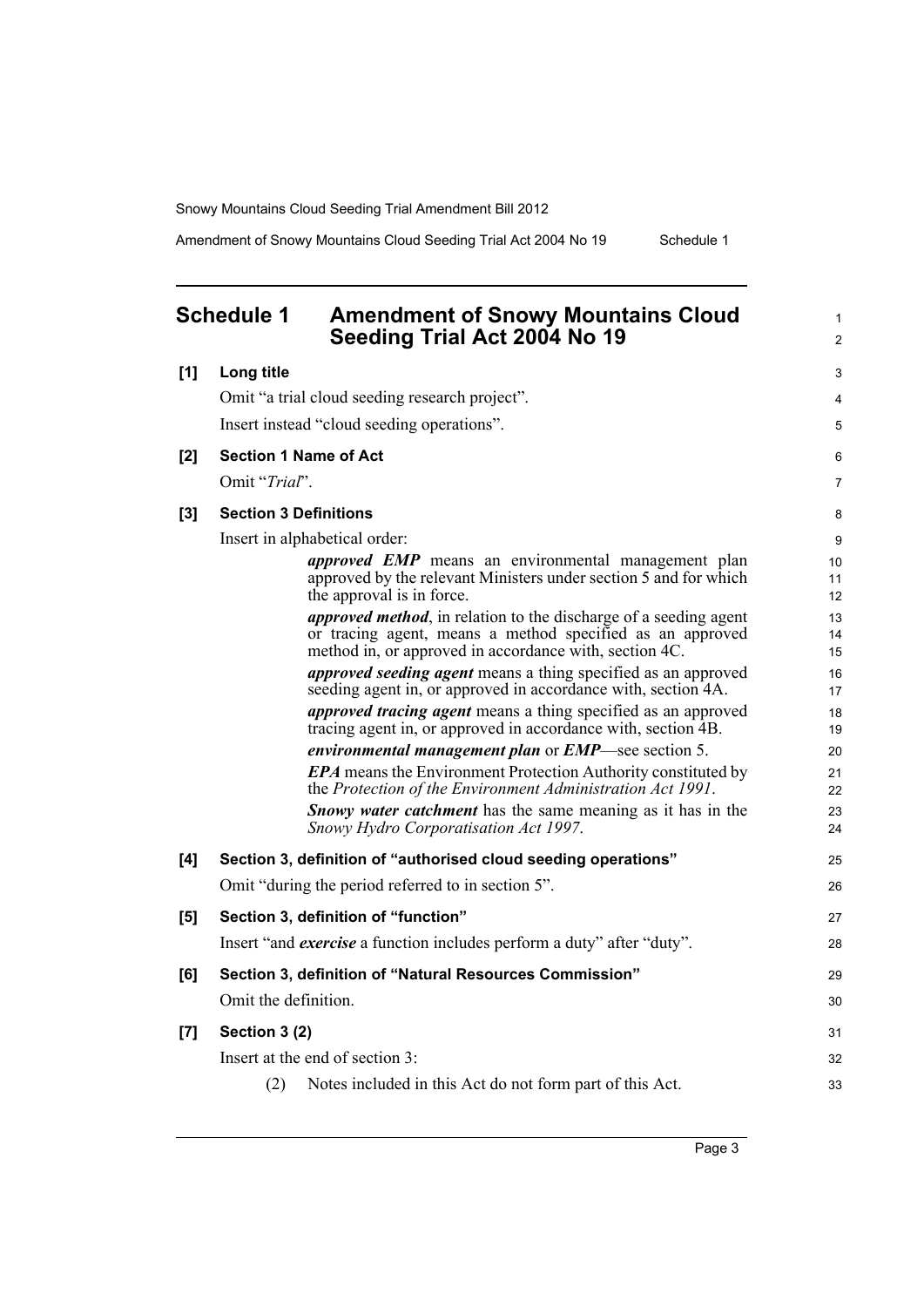Schedule 1 Amendment of Snowy Mountains Cloud Seeding Trial Act 2004 No 19

| [8] |                      | Part 2, heading |     |                                                                                                                                                                                                                                                                                                                                                                                                         | 1                                      |
|-----|----------------------|-----------------|-----|---------------------------------------------------------------------------------------------------------------------------------------------------------------------------------------------------------------------------------------------------------------------------------------------------------------------------------------------------------------------------------------------------------|----------------------------------------|
|     |                      |                 |     | Omit "trial". Insert instead "operations".                                                                                                                                                                                                                                                                                                                                                              | $\overline{2}$                         |
| [9] | <b>Sections 4-4C</b> |                 |     |                                                                                                                                                                                                                                                                                                                                                                                                         | 3                                      |
|     |                      |                 |     | Omit section 4. Insert instead:                                                                                                                                                                                                                                                                                                                                                                         | 4                                      |
|     | 4                    |                 |     | Authorisation of cloud seeding operations                                                                                                                                                                                                                                                                                                                                                               | 5                                      |
|     |                      | (1)             |     | Cloud seeding operations designed to increase precipitation by<br>the discharge of a seeding agent into passing clouds are                                                                                                                                                                                                                                                                              | 6<br>$\overline{7}$                    |
|     |                      |                 |     | authorised to be carried out by or on behalf of Snowy Hydro<br>Limited in accordance with this Act.                                                                                                                                                                                                                                                                                                     | 8<br>9                                 |
|     |                      | (2)             |     | The authorisation is subject to the following conditions:                                                                                                                                                                                                                                                                                                                                               | 10                                     |
|     |                      |                 | (a) | the area to be primarily targeted for the increased<br>precipitation is land within the Snowy water catchment,                                                                                                                                                                                                                                                                                          | 11<br>12                               |
|     |                      |                 | (b) | operations may be carried out only if there is an approved<br>EMP.                                                                                                                                                                                                                                                                                                                                      | 13<br>14                               |
|     |                      |                 | (c) | operations must be carried out in accordance with the<br>approved EMP (whether being carried out within or<br>outside the Snowy water catchment),                                                                                                                                                                                                                                                       | 15<br>16<br>17                         |
|     |                      |                 | (d) | the seeding agent used must be an approved seeding agent<br>and used in accordance with the conditions (if any) of its<br>approval as a seeding agent,                                                                                                                                                                                                                                                  | 18<br>19<br>20                         |
|     |                      |                 | (e) | the tracing agent used must be an approved tracing agent<br>and used in accordance with the conditions (if any) of its<br>approval as a tracing agent,                                                                                                                                                                                                                                                  | 21<br>22<br>23                         |
|     |                      |                 | (f) | the seeding agent and tracing agent must be discharged by<br>the use of an approved method,                                                                                                                                                                                                                                                                                                             | 24<br>25                               |
|     |                      |                 | (g) | the discharge must be carried out in accordance with the<br>conditions (if any) of its approval as a method of<br>discharge,                                                                                                                                                                                                                                                                            | 26<br>27<br>28                         |
|     |                      |                 | (h) | the discharge of the seeding agent is to be carried out at a<br>time when increased precipitation in the Snowy water<br>catchment is likely to fall as snow at an elevation above<br>1400 metres from the mean sea level,                                                                                                                                                                               | 29<br>30<br>31<br>32                   |
|     |                      |                 | (i) | Snowy Hydro Limited must consult with the National<br>Parks and Wildlife Service before carrying out any new<br>operations involving a land-based method of discharge of<br>seeding or tracing agent within any area of land reserved<br>under the National Parks and Wildlife Act 1974 (that is,<br>operations in an area that has not been the subject of<br>previous consultation with the Service), | 33<br>34<br>35<br>36<br>37<br>38<br>39 |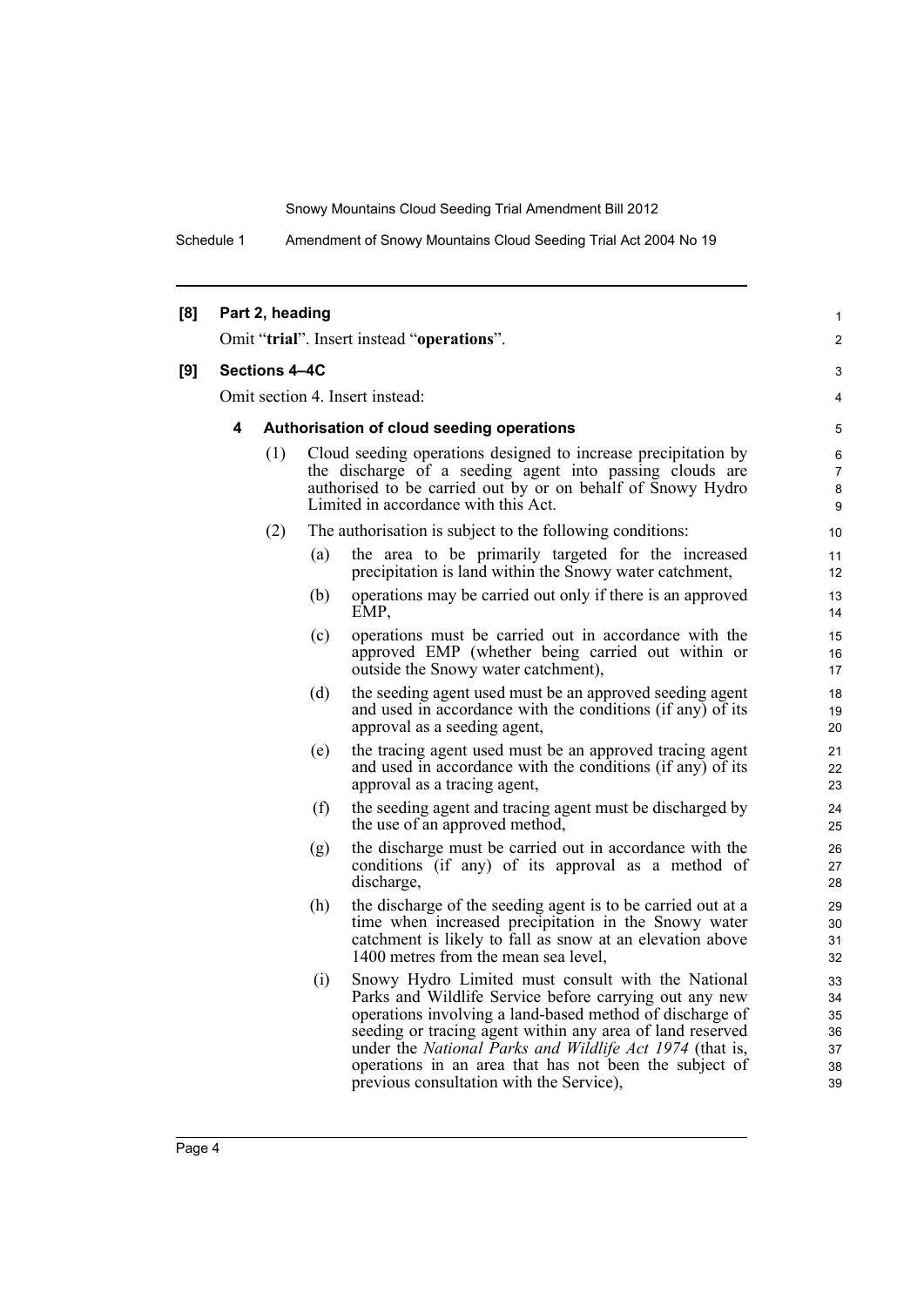|    |     | (j)<br>(k) | Snowy Hydro Limited must consult with the National<br>Parks and Wildlife Service before installing, or carrying<br>out major modifications to, any facilities required to carry<br>out cloud seeding operations within any area of land<br>reserved under the National Parks and Wildlife Act 1974,<br>installation of new facilities for cloud seeding operations<br>must not be carried out within any wilderness area (within<br>the meaning of the National Parks and Wildlife Act 1974), | 1<br>$\mathbf 2$<br>3<br>4<br>5<br>6<br>7<br>8 |
|----|-----|------------|-----------------------------------------------------------------------------------------------------------------------------------------------------------------------------------------------------------------------------------------------------------------------------------------------------------------------------------------------------------------------------------------------------------------------------------------------------------------------------------------------|------------------------------------------------|
|    |     | (1)        | a seeding agent is not to be discharged from land-based<br>aerosol generators in any wilderness area (within the<br>meaning of the National Parks and Wildlife Act 1974).                                                                                                                                                                                                                                                                                                                     | 9<br>10<br>11                                  |
|    | (3) |            | The cloud seeding operations authorised by this Act include,<br>subject to the requirements imposed by or under this Act:                                                                                                                                                                                                                                                                                                                                                                     | 12<br>13                                       |
|    |     | (a)        | entering onto public land to carry out the cloud seeding<br>operations, and                                                                                                                                                                                                                                                                                                                                                                                                                   | 14<br>15                                       |
|    |     | (b)        | installing and maintaining facilities, and carrying out<br>works, on public or other land, that are required to carry<br>out cloud seeding operations, and                                                                                                                                                                                                                                                                                                                                    | 16<br>17<br>18                                 |
|    |     | (c)        | any operations that are ancillary or incidental to the<br>operations referred to in this section.                                                                                                                                                                                                                                                                                                                                                                                             | 19<br>20                                       |
|    | (4) |            | The cloud seeding operations authorised by this Act may be<br>carried out within or outside the Snowy water catchment, subject<br>to the requirements imposed by or under this Act.                                                                                                                                                                                                                                                                                                           | 21<br>22<br>23                                 |
| 4Α |     |            | <b>Approved seeding agents</b>                                                                                                                                                                                                                                                                                                                                                                                                                                                                | 24                                             |
|    | (1) |            | Silver iodide is an approved seeding agent.                                                                                                                                                                                                                                                                                                                                                                                                                                                   | 25                                             |
|    | (2) |            | The relevant Ministers may, on application by Snowy Hydro<br>Limited, approve the use of any other thing as a seeding agent in<br>cloud seeding operations.                                                                                                                                                                                                                                                                                                                                   | 26<br>27<br>28                                 |
|    | (3) |            | An application for approval of the use of a thing as a seeding<br>agent in cloud seeding operations must be accompanied by<br>details of the health risk assessment carried out in relation to the<br>proposed use of the seeding agent (including the process used to<br>carry out the assessment and the results of the assessment).                                                                                                                                                        | 29<br>30<br>31<br>32<br>33                     |
|    | (4) |            | The health risk assessment is to comply with any requirements<br>set out in the approved EMP.                                                                                                                                                                                                                                                                                                                                                                                                 | 34<br>35                                       |
|    | (5) |            | The relevant Ministers may approve the use of a thing as a<br>seeding agent with or without conditions.                                                                                                                                                                                                                                                                                                                                                                                       | 36<br>37                                       |
|    | (6) |            | The relevant Ministers may, at any time, amend or revoke an<br>approval given under this section.                                                                                                                                                                                                                                                                                                                                                                                             | 38<br>39                                       |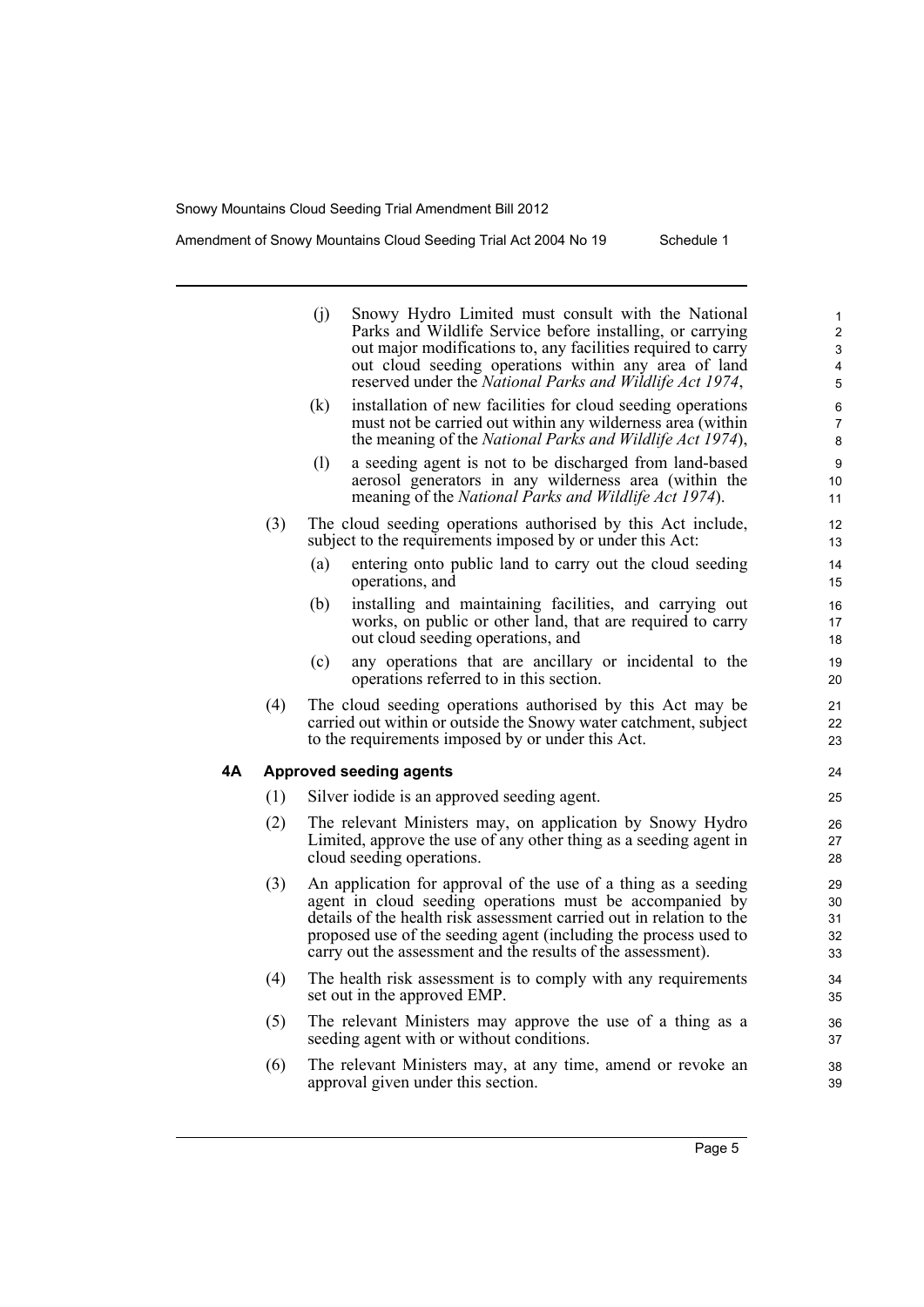Schedule 1 Amendment of Snowy Mountains Cloud Seeding Trial Act 2004 No 19

|    | (7) | The relevant Ministers must consult with Snowy Hydro Limited<br>before amending or revoking an approval.                                                                                                                                                                                                                               | 1<br>$\overline{c}$      |
|----|-----|----------------------------------------------------------------------------------------------------------------------------------------------------------------------------------------------------------------------------------------------------------------------------------------------------------------------------------------|--------------------------|
| 4Β |     | <b>Approved tracing agents</b>                                                                                                                                                                                                                                                                                                         | 3                        |
|    | (1) | Indium sesquioxide is an approved tracing agent.                                                                                                                                                                                                                                                                                       | 4                        |
|    | (2) | The relevant Ministers may, on application by Snowy Hydro<br>Limited, approve the use of any other thing as a tracing agent in<br>cloud seeding operations.                                                                                                                                                                            | 5<br>6<br>$\overline{7}$ |
|    | (3) | An application for approval of the use of a thing as a tracing agent<br>in cloud seeding operations must be accompanied by details of<br>the health risk assessment carried out in relation to the proposed<br>use of the tracing agent (including the process used to carry out<br>the assessment and the results of the assessment). | 8<br>9<br>10<br>11<br>12 |
|    | (4) | The health risk assessment is to comply with any requirements<br>set out in the approved EMP.                                                                                                                                                                                                                                          | 13<br>14                 |
|    | (5) | The relevant Ministers may approve the use of a thing as a tracing<br>agent with or without conditions.                                                                                                                                                                                                                                | 15<br>16                 |
|    | (6) | The relevant Ministers may, at any time, amend or revoke an<br>approval given under this section.                                                                                                                                                                                                                                      | 17<br>18                 |
|    | (7) | The relevant Ministers must consult with Snowy Hydro Limited<br>before amending or revoking an approval.                                                                                                                                                                                                                               | 19<br>20                 |
| 4C |     | Approved methods of discharge of agent                                                                                                                                                                                                                                                                                                 | 21                       |
|    | (1) | The discharge of a seeding agent or tracing agent by land-based<br>aerosol generators is an approved method of discharge.                                                                                                                                                                                                              | 22<br>23                 |
|    | (2) | The relevant Ministers may, on application by Snowy Hydro<br>Limited, approve the use of an aerial method of discharge of a<br>seeding agent or tracing agent as an approved method of<br>discharge.                                                                                                                                   | 24<br>25<br>26<br>27     |
|    | (3) | The relevant Ministers may approve the use of an aerial method<br>of discharge as an approved method of discharge with or without<br>conditions.                                                                                                                                                                                       | 28<br>29<br>30           |
|    | (4) | The relevant Ministers may, at any time, amend or revoke an<br>approval given under this section.                                                                                                                                                                                                                                      | 31<br>32                 |
|    | (5) | The relevant Ministers must consult with Snowy Hydro Limited<br>before amending or revoking an approval.                                                                                                                                                                                                                               | 33<br>34                 |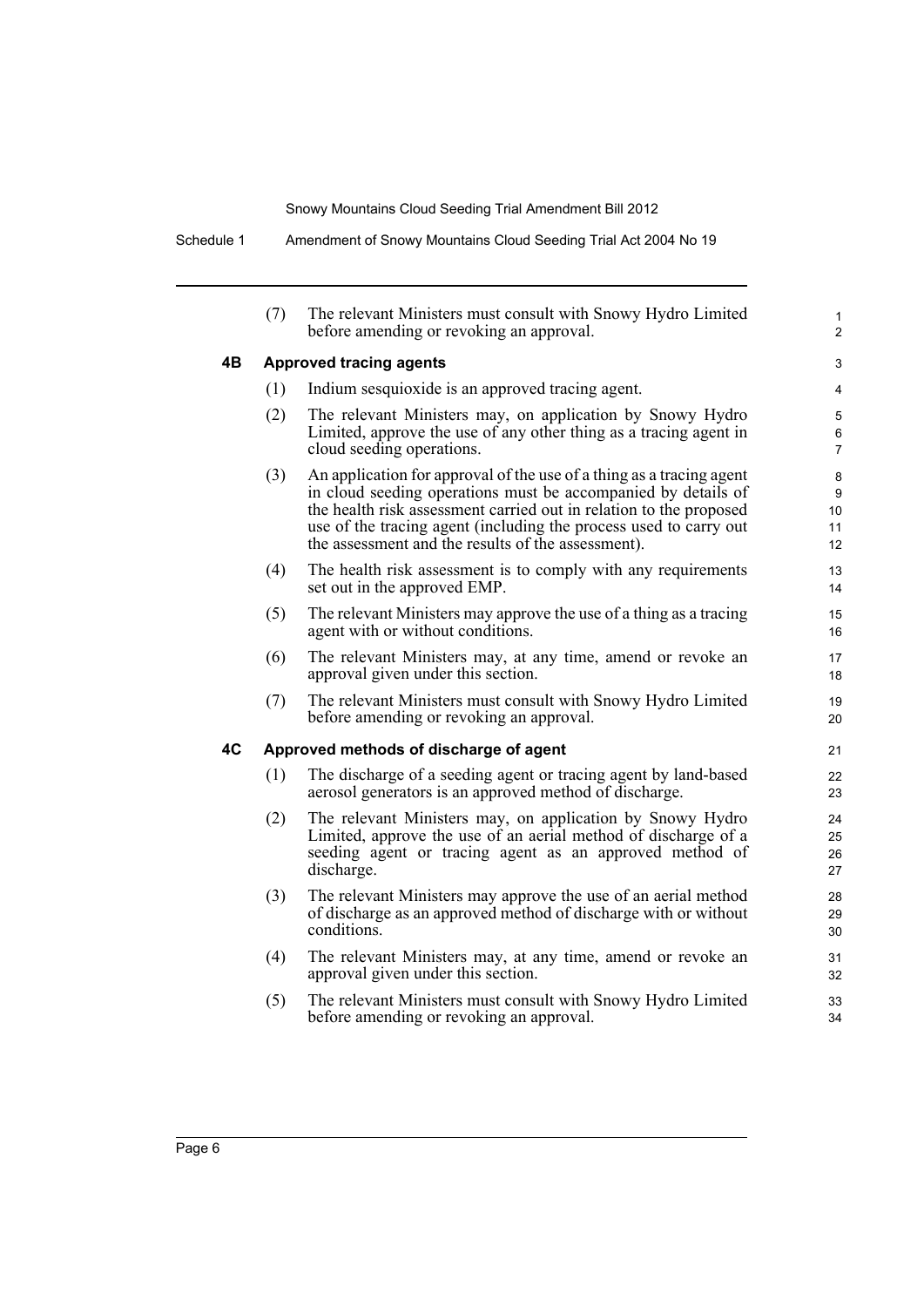| $[10]$ |           |     | Sections 5 and 5A                                                                                                                                                                                                                                                                                                                                                                        | 1                                |
|--------|-----------|-----|------------------------------------------------------------------------------------------------------------------------------------------------------------------------------------------------------------------------------------------------------------------------------------------------------------------------------------------------------------------------------------------|----------------------------------|
|        |           |     | Omit section 5. Insert instead:                                                                                                                                                                                                                                                                                                                                                          | $\overline{\mathbf{c}}$          |
|        | 5         |     | Environmental management plan                                                                                                                                                                                                                                                                                                                                                            | 3                                |
|        |           | (1) | The relevant Ministers may, on application by Snowy Hydro<br>Limited, approve an environmental management plan (an EMP)<br>in relation to the cloud seeding operations authorised by this Act.                                                                                                                                                                                           | 4<br>5<br>6                      |
|        |           | (2) | The EMP is to comply with any requirements imposed by the<br>relevant Ministers and notified to Snowy Hydro Limited.                                                                                                                                                                                                                                                                     | 7<br>8                           |
|        |           | (3) | Without limiting subsection (2), the relevant Ministers may<br>require the EMP to provide for the following:                                                                                                                                                                                                                                                                             | 9<br>10                          |
|        |           |     | a public review and approval process that must be<br>(a)<br>undertaken before any aerial cloud seeding operations or<br>changes to seeding agents or tracing agents,                                                                                                                                                                                                                     | 11<br>12<br>13                   |
|        |           |     | a process for the resolution of disputes about cloud seeding<br>(b)<br>operations between Snowy Hydro Limited and others<br>(such as community members, Ministers or NSW<br>Government agencies).                                                                                                                                                                                        | 14<br>15<br>16<br>17             |
|        |           | (4) | The relevant Ministers may require an application for approval of<br>an EMP to be accompanied by an independent scientific<br>assessment of any proposed cloud seeding operations that differ<br>from the operations currently authorised. Any such scientific<br>assessment must comply with any requirements imposed by the<br>relevant Ministers and notified to Snowy Hydro Limited. | 18<br>19<br>20<br>21<br>22<br>23 |
|        |           | (5) | The relevant Ministers may, on application by Snowy Hydro<br>Limited:                                                                                                                                                                                                                                                                                                                    | 24<br>25                         |
|        |           |     | (a)<br>approve an amendment to an approved EMP, or<br>revoke an approval of an EMP and approve a new EMP.<br>(b)                                                                                                                                                                                                                                                                         | 26<br>27                         |
|        |           | (6) | This section applies in respect of an application for approval of<br>amendment of an approved EMP in the same way as it applies in<br>respect of an application for approval of an EMP.                                                                                                                                                                                                  | 28<br>29<br>30                   |
|        |           | (7) | An approval of an EMP remains in force until it is revoked by the<br>relevant Ministers.                                                                                                                                                                                                                                                                                                 | 31<br>32                         |
|        | <b>5A</b> |     | <b>Review of approved EMP</b>                                                                                                                                                                                                                                                                                                                                                            | 33                               |
|        |           | (1) | The relevant Ministers may, from time to time, conduct a review<br>of an approved EMP.                                                                                                                                                                                                                                                                                                   | 34<br>35                         |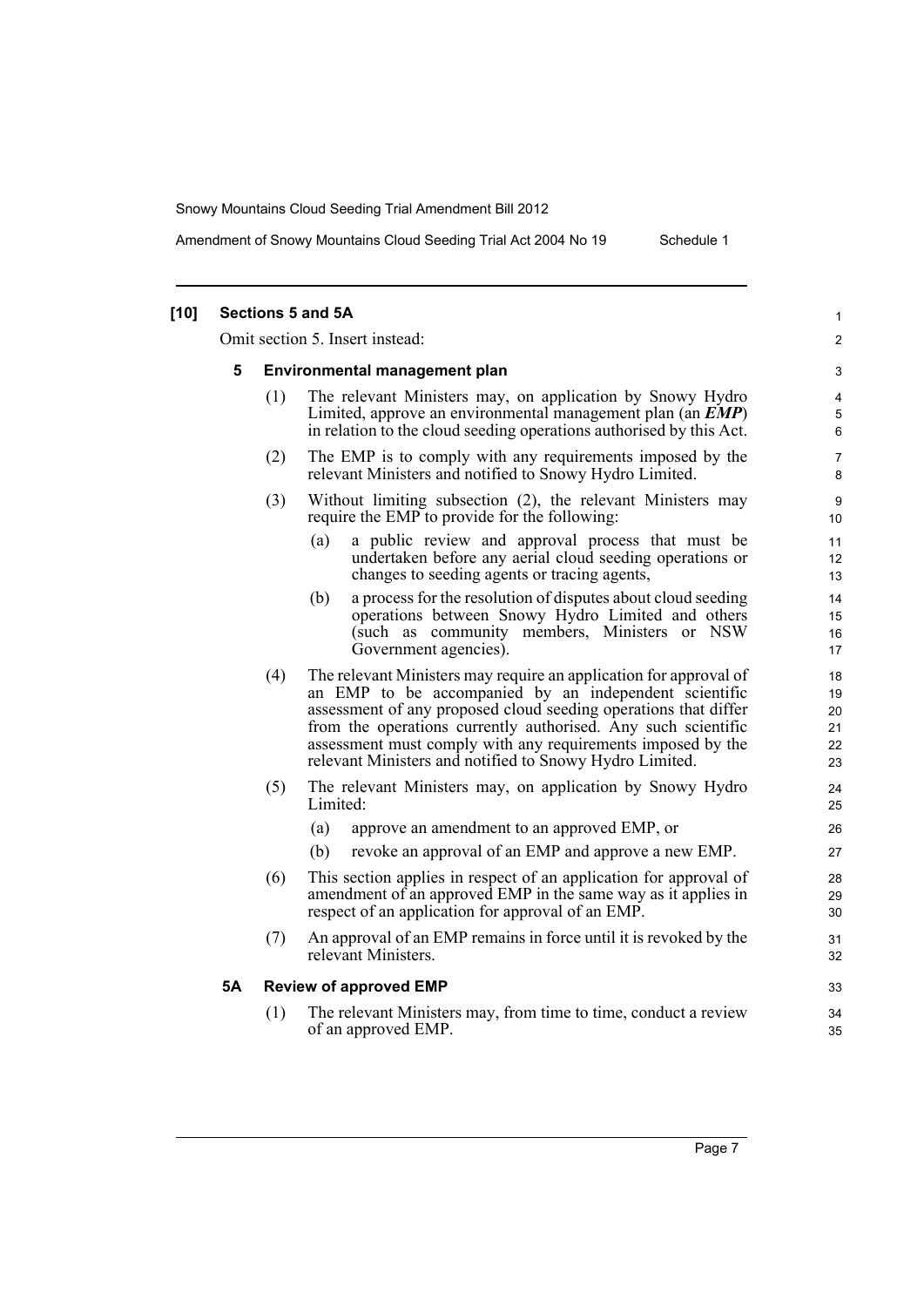Schedule 1 Amendment of Snowy Mountains Cloud Seeding Trial Act 2004 No 19

|        | (2)               |          | A review must be conducted at least once every 5 years after<br>approval of an EMP is granted or renewed. However, reviews<br>may be conducted at more frequent intervals.                                                                                                                                                                                                           | 1<br>$\overline{c}$<br>3               |
|--------|-------------------|----------|--------------------------------------------------------------------------------------------------------------------------------------------------------------------------------------------------------------------------------------------------------------------------------------------------------------------------------------------------------------------------------------|----------------------------------------|
|        | (3)               |          | The relevant Ministers are to advise Snowy Hydro Limited of<br>their intention to conduct a review and to give Snowy Hydro<br>Limited an opportunity to make submissions on the review.                                                                                                                                                                                              | 4<br>5<br>6                            |
|        | (4)               |          | For the purposes of the review, Snowy Hydro Limited must<br>provide the relevant Ministers with any information or evidence<br>required by the relevant Ministers to conduct the review.                                                                                                                                                                                             | $\overline{7}$<br>8<br>9               |
|        | (5)               | Limited. | Without limiting subsection (4), the relevant Ministers may<br>require Snowy Hydro Limited to provide an independent<br>scientific assessment of any proposed cloud seeding operations<br>that differ from the operations currently authorised. Any such<br>scientific assessment must comply with any requirements<br>imposed by the relevant Ministers and notified to Snowy Hydro | 10<br>11<br>12<br>13<br>14<br>15<br>16 |
|        | (6)               |          | Following a review, the relevant Ministers may:                                                                                                                                                                                                                                                                                                                                      | 17                                     |
|        |                   | (a)      | renew their approval of the approved EMP (with or<br>without amendments to the EMP), or                                                                                                                                                                                                                                                                                              | 18<br>19                               |
|        |                   | (b)      | revoke their approval of the approved EMP and approve a<br>new EMP, or                                                                                                                                                                                                                                                                                                               | 20<br>21                               |
|        |                   | (c)      | revoke their approval of the approved EMP.                                                                                                                                                                                                                                                                                                                                           | 22                                     |
|        | (7)               |          | The relevant Ministers must consult with Snowy Hydro Limited<br>before revoking their approval of an approved EMP.                                                                                                                                                                                                                                                                   | 23<br>24                               |
| $[11]$ |                   |          | Section 6 Suspension or termination of authorisation                                                                                                                                                                                                                                                                                                                                 | 25                                     |
|        |                   |          | Omit section $6(2)$ (b). Insert instead:                                                                                                                                                                                                                                                                                                                                             | 26                                     |
|        |                   | (b)      | Snowy Hydro Limited has not complied with any<br>conditions of the authorisation conferred by this Act or any<br>other requirement imposed by or under this Act, or                                                                                                                                                                                                                  | 27<br>28<br>29                         |
| $[12]$ | Section 6 (2) (d) |          |                                                                                                                                                                                                                                                                                                                                                                                      | 30                                     |
|        |                   |          | Insert at the end of section $6(2)(c)$ :                                                                                                                                                                                                                                                                                                                                             | 31                                     |
|        |                   |          | , or                                                                                                                                                                                                                                                                                                                                                                                 | 32                                     |
|        |                   | (d)      | Snowy Hydro Limited has not complied with a<br>requirement made of it under Chapter 7 of the <i>Protection</i><br>of the Environment Operations Act 1997 in connection<br>with a review carried out by the EPA under this Act.                                                                                                                                                       | 33<br>34<br>35<br>36                   |
|        |                   |          |                                                                                                                                                                                                                                                                                                                                                                                      |                                        |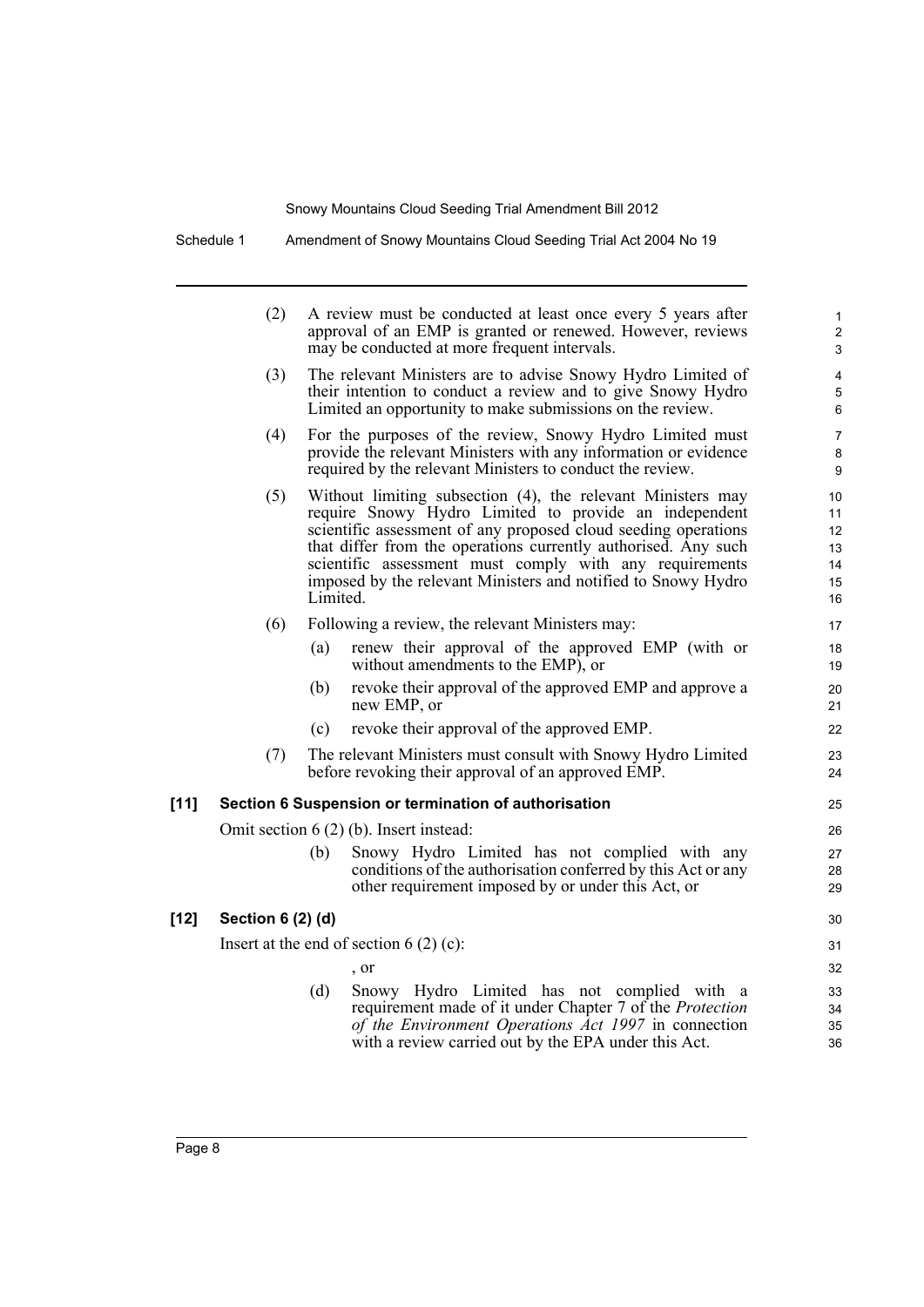| $[13]$ |         | Section 6 (4)        |                                                                                                                                                                                                                                                                                                                                                                                                                                                                                                     | 1                                      |
|--------|---------|----------------------|-----------------------------------------------------------------------------------------------------------------------------------------------------------------------------------------------------------------------------------------------------------------------------------------------------------------------------------------------------------------------------------------------------------------------------------------------------------------------------------------------------|----------------------------------------|
|        |         |                      | Omit "and the Natural Resources Commission".                                                                                                                                                                                                                                                                                                                                                                                                                                                        | 2                                      |
| $[14]$ | Part 2A |                      |                                                                                                                                                                                                                                                                                                                                                                                                                                                                                                     | 3                                      |
|        |         | Insert after Part 2: |                                                                                                                                                                                                                                                                                                                                                                                                                                                                                                     | 4                                      |
|        |         |                      | Part 2A Reporting and review                                                                                                                                                                                                                                                                                                                                                                                                                                                                        | 5                                      |
|        | 6A      |                      | <b>Reporting requirements</b>                                                                                                                                                                                                                                                                                                                                                                                                                                                                       | 6                                      |
|        |         | (1)                  | Snowy Hydro Limited must, by 31 March in each year or such<br>later date as agreed by the relevant Ministers, provide a report on<br>its cloud seeding operations during the period of 12 months<br>ending on 31 December in the previous year to the relevant<br>Ministers and to the EPA.                                                                                                                                                                                                         | 7<br>8<br>9<br>10<br>11                |
|        |         | (2)                  | Without limiting the generality of subsection $(1)$ , the report must<br>contain the following information:                                                                                                                                                                                                                                                                                                                                                                                         | 12<br>13                               |
|        |         |                      | details of compliance with the approved EMP,<br>(a)                                                                                                                                                                                                                                                                                                                                                                                                                                                 | 14                                     |
|        |         |                      | details of research concerning, and monitoring of, the<br>(b)<br>impact of tracing agents and seeding agents on the<br>environment (including the findings of any such research<br>or monitoring).                                                                                                                                                                                                                                                                                                  | 15<br>16<br>17<br>18                   |
|        | 6В      |                      | <b>General functions of EPA</b>                                                                                                                                                                                                                                                                                                                                                                                                                                                                     | 19                                     |
|        |         | (1)                  | The EPA is to review each report on cloud seeding operations<br>provided by Snowy Hydro Limited and report the findings of the<br>review, and make any necessary recommendations following the<br>review, to the Board of the EPA and the relevant Ministers.                                                                                                                                                                                                                                       | 20<br>21<br>22<br>23                   |
|        |         | (2)                  | The EPA is, from time to time as determined by the EPA, to<br>review the cloud seeding operations carried out in accordance<br>with this Act and report the findings of the review, and make any<br>necessary recommendations following the review, to the Board<br>of the EPA and the relevant Ministers.                                                                                                                                                                                          | 24<br>25<br>26<br>27<br>28             |
|        | 6C      |                      | Application of Chapter 7 of Protection of the Environment<br><b>Operations Act 1997</b>                                                                                                                                                                                                                                                                                                                                                                                                             | 29<br>30                               |
|        |         |                      | Chapter 7 (Investigation) of the <i>Protection of the Environment</i><br><i>Operations Act 1997</i> extends to the exercise of powers in<br>connection with this Act and the regulations.<br>Note. Section 186 of the Protection of the Environment Operations<br>Act 1997 provides that Chapter 7 of that Act extends to the exercise of<br>certain powers in connection with certain other legislation, including this<br>Act. Chapter 7 of the Protection of the Environment Operations Act 1997 | 31<br>32<br>33<br>34<br>35<br>36<br>37 |
|        |         |                      |                                                                                                                                                                                                                                                                                                                                                                                                                                                                                                     |                                        |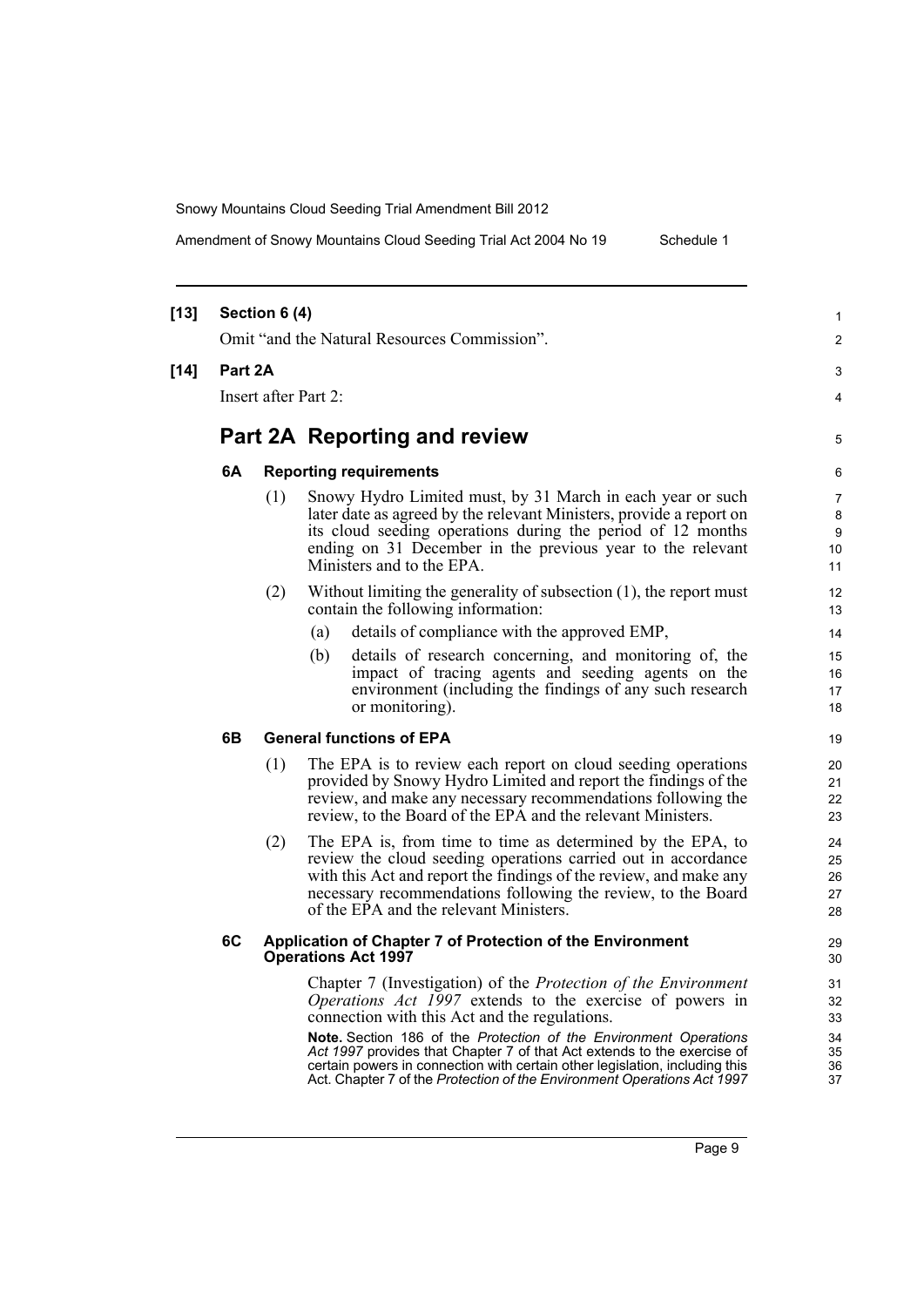Schedule 1 Amendment of Snowy Mountains Cloud Seeding Trial Act 2004 No 19

deals with such matters as the appointment of authorised officers, powers to require information and records, powers of entry and search, powers to question and to identify persons and powers with respect to certain things such as vehicles.

8 9

18 19

#### **[15] Section 8 Supervision of trial and reporting by Natural Resources Commission**

Omit the section.

#### **[16] Section 9 No compensation payable by State**

Insert "or amendment" after "enactment" in section 9 (1) (a).

### **[17] Section 9 (1) (d)**

Insert after section 9 (1) (c):

(d) the effect of the *Environment Protection and Biodiversity Conservation Act 1999* of the Commonwealth on the authorised cloud seeding operations, including anything done or omitted to be done by the Commonwealth or any person exercising a function under that Act in respect of the authorised cloud seeding operations.

### **[18] Section 10A**

Insert after section 10:

#### **10A Delegation**

A Minister may delegate to a member of the Government Service the exercise of any of the Minister's functions under this Act or the regulations, other than this power of delegation.

#### **[19] Section 11 Regulations**

Insert at the end of the section:

- (2) In particular, the regulations may make provision for or with respect to fees payable by Snowy Hydro Limited to the National Parks and Wildlife Service in connection with cloud seeding operations (including by specifying any such fee or the method by which the fee is to be calculated).
- (3) The Minister is not to recommend the making of a regulation that provides for the payment of fees by Snowy Hydro Limited in connection with cloud seeding operations unless the Minister certifies that he or she is satisfied that the fees do not exceed the costs incurred or likely to be incurred by the National Parks and Wildlife Service in connection with cloud seeding operations.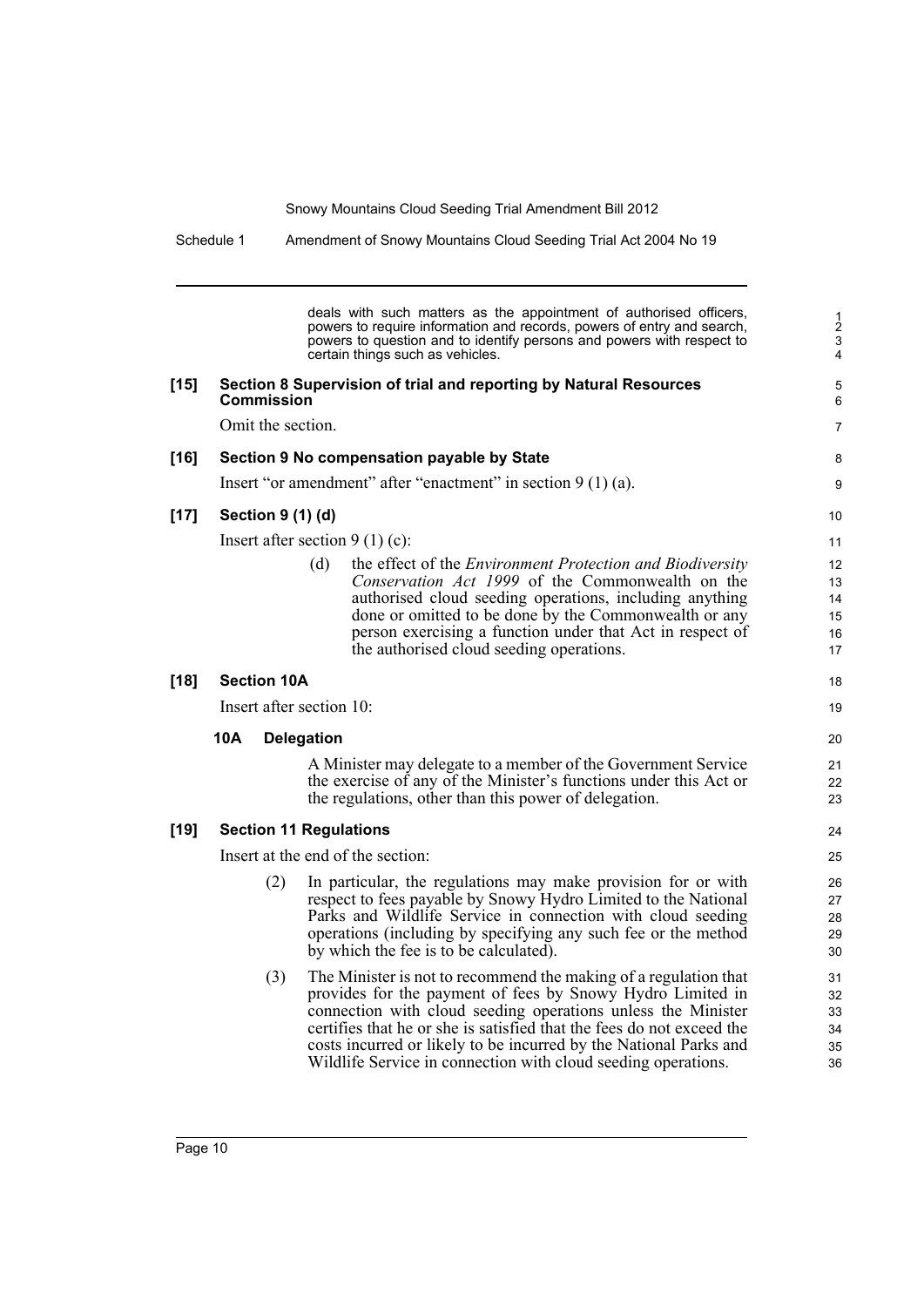Amendment of Snowy Mountains Cloud Seeding Trial Act 2004 No 19 Schedule 1

#### **[20] Schedule 1** Omit the Schedule. Insert instead: **Schedule 1 Savings and transitional provisions Part 1 General 1 Regulations** (1) The regulations may contain provisions of a savings or transitional nature consequent on the enactment of this Act or any Act that amends this Act. (2) Any such provision may, if the regulations so provide, take effect from the date of assent to the Act concerned or a later date. (3) To the extent to which any such provision takes effect from a date that is earlier than the date of its publication on the NSW legislation website, the provision does not operate so as: (a) to affect, in a manner prejudicial to any person (other than the State or an authority of the State), the rights of that person existing before the date of its publication, or (b) to impose liabilities on any person (other than the State or an authority of the State) in respect of anything done or omitted to be done before the date of its publication. 1 2 3 4 5 6 7 8 9 10 11 12 13 14 15 16 17 18 19